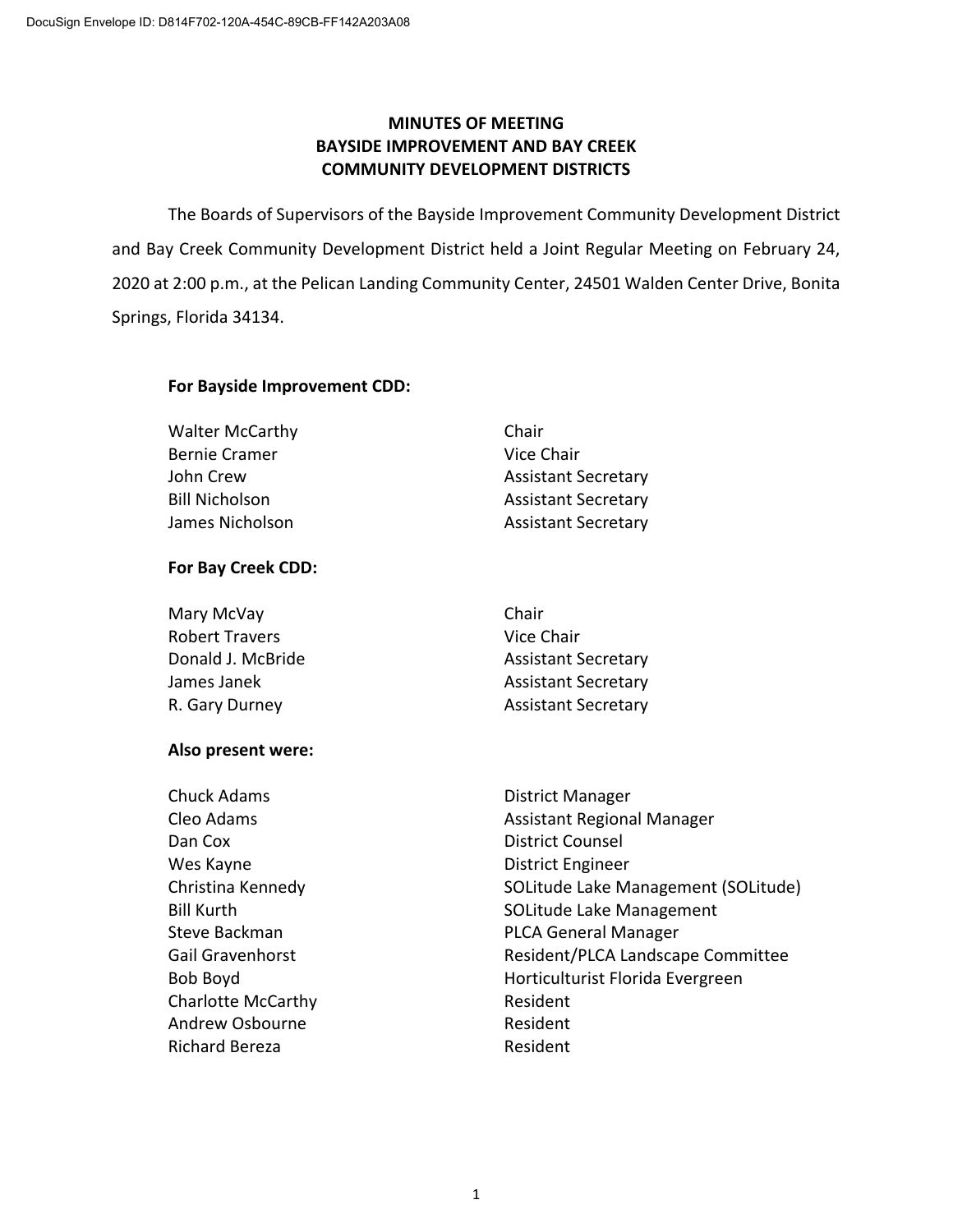## **BAYSIDE IMPROVEMENT FEBRUARY 24, 2020 & BAY CREEK CDDS**

# **FIRST ORDER OF BUSINESS Call to Order/Phone Silent Mode/Pledge of Allegiance**

Ms. McVay called the meeting to order at 2:00 p.m. All present recited the Pledge of Allegiance.

**SECOND ORDER OF BUSINESS ROLL CALL** 

For Bay Creek CDD, all Supervisors were present, in person. For Bayside Improvement CDD, all Supervisors were present, in person.

## **THIRD ORDER OF BUSINESS Public Comments:** *Agenda Items*

There being no public comments at this time, the next item followed.

## **JOINT BOARD ITEMS**

## **FOURTH ORDER OF BUSINESS Staff Report: District Engineer:** *Barraco & Associates, Inc.* **[Both]**

Mr. Kayne stated there was nothing new to report.

# **FIFTH ORDER OF BUSINESS Lake Maintenance Report:** *SOLitude Lake Management* **[Both]**

Ms. Kennedy presented the February 2020 Monthly Report and reported the following:

- $\triangleright$  Generally, the lakes were in good shape.
- $\triangleright$  Lakes requiring attention were detailed on Page 11 of the Report.
- $\triangleright$  Sawdust on Lake D1, possibly due to a stump removal, should be removed.

Mr. Kurth reported and responded to questions, as follows:

 $\triangleright$  Spring Sonar applications are usually planned for April.

 $\triangleright$  The grass carp permit was delayed because the Florida Fish and Wildlife Conservation Commission (FWC) required a permit from every subdivision.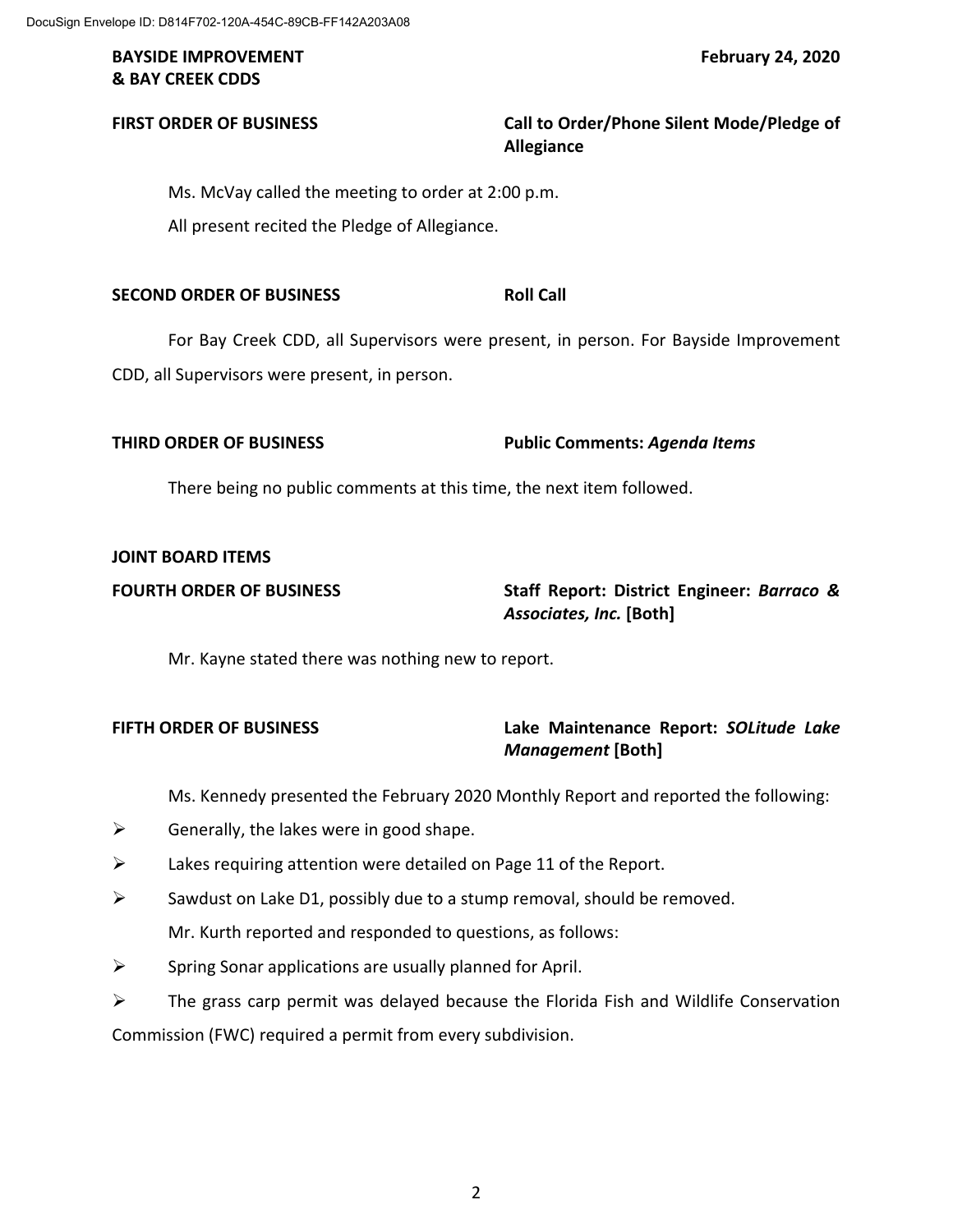$\triangleright$  Recent aquatic herbicide treatments for submersed weed growth, which preserves beneficial littoral plants and provides the same long-lasting results as Sonar, were successful and might be used to supplement Sonar treatments.

 $\triangleright$  Bacteria would be applied to help mitigate the nutrients in the pond in the roundabout by Bay Creek and Canoe Park, in the conservation area.

 $\triangleright$  A new bacteria trial for muck removal was underway. Four lakes were being studied and Lake E-5 could be added, at no charge to the CDDs, to include professional muck management, sampling from multiple sites and nutrient level monitoring.

Discussion ensued regarding the lakes and the possibility that new aerators may have contributed to significantly reducing the muck.

Mr. Cramer asked about the nanobubblersin Sandpiper Isle. Mrs. Adams stated that they were operational. Discussion ensued regarding trash in the lakes.

Mr. Andrew Osbourne, a resident, noted ongoing issues with Ponds E-1, E-2 and E-3. He discussed the equipment on the lakes and stated that the buildings on either side create a tunnel, which amplifies the noise and impacts the residents' quality of life. Discussion ensued regarding alternatives, including quieter equipment, moving or insulating equipment, beneficial vegetation versus herbicides, the lake management plan, etc.

Mr. Richard Bereza, a resident, agreed with Mr. Osbourne and expressed concern about killing plants and creating sludge rather than creating balanced ponds with littoral plants.

Mr. Kurth stated the nanobubblers were meant to improve water quality and reduce the need for chemicals. For decades, Lakes E-1, E-2, E-3, E-4 and E-5 have been the most problematic and, while some steps were taken to minimize the noise, more needed to be done. Discussion ensued regarding aeration, noise level, equipment location and possibly shutting down the aeration. Mr. Kurth stated all lakes have littoral plants but not to the ideal extent and the very resistant algae negatively impacted littoral plants. The goal was to have healthy water, with more littorals and less chemicals. He and Mrs. Adams would work to resolve the issue. Ms. McVay asked if more littoral plants should be installed. Mr. Kurth stated he would like the ponds stabilized first, as the plants may come back. Mr. McCarthy discussed the decision to install nanobubblers and stated they were supposed to have noise levels below 60 decibels and felt that taking decibel readings would be worthwhile. Mr. Kurth stated readings would be taken; the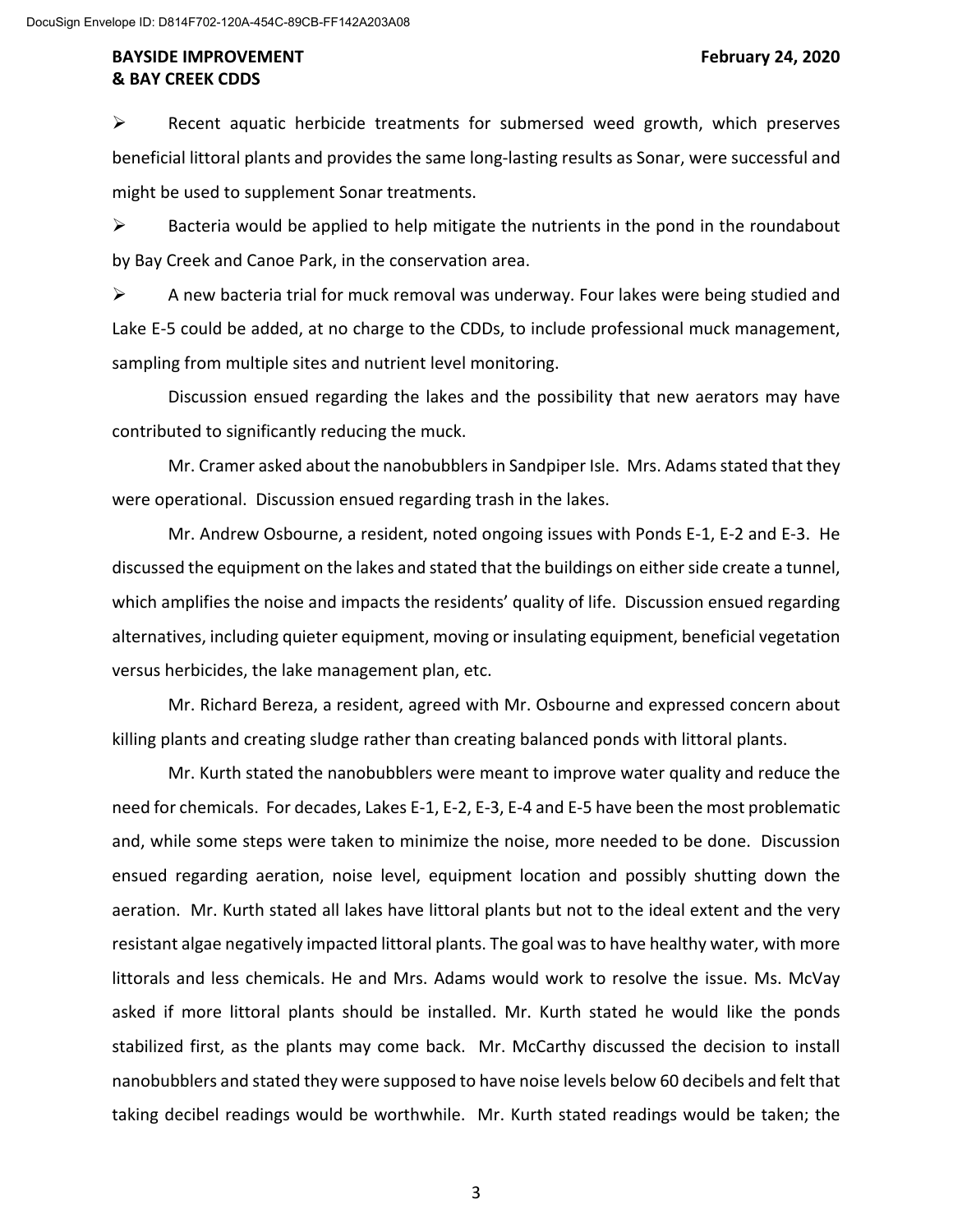issue was likely a cumulative effect. Mr. Crew stated several other residents complained about the noise level and voiced his opinion that the issue needed to be solved this week or the equipment needed to be shut down and another solution found. Discussion ensued regarding which machines were causing an issue. Mrs. Adams stated the complaints related to both machines.

Mr. Ray Cramer, a resident, felt that the fountains were the source of the noise. Mr. Kurth stated the fountains were in for a long time but the complaints only began when the aeration was installed.

Mr. Crew suggested a propeller aerator which does not rely on compression. Mr. Kurth stated all options would be considered if SOLitude was unable to reduce the noise to acceptable levels quickly.

## **SIXTH ORDER OF BUSINESS Update/Discussion: Landscaping Maintenance Agreement with PLCA**

Mr. Adams distributed the newest revised version of the Agreement. Supervisors should send their individual comments for inclusion in the final draft for presentation at the next meeting. No further meetings were scheduled with the PLCA, as all the major details were addressed. Mr. Backman expressed optimism and discussed the PLCA's changes to the agreement. Discussion ensued regarding the review and approval process, start date, etc.

### **SEVENTH ORDER OF BUSINESS Committee Reports**

### **A. PLCA Landscape Committee**

Ms. Gail Gravenhorst, a resident and PLCA Landscape Committee Member, reported the following and responded to questions, as follows:

 $\triangleright$  The pergola was approved. Sunmasters would build and install it. A provision for lighting was made via connection to the canoe restroom building.

 $\triangleright$  Sculpture options were approved. Delivery was estimated to be four to six months from the order date. A connection to electricity would be needed for lighting.

 $\triangleright$  Spring Creek perimeter was planted. Once the pergola is installed, the area would be planted.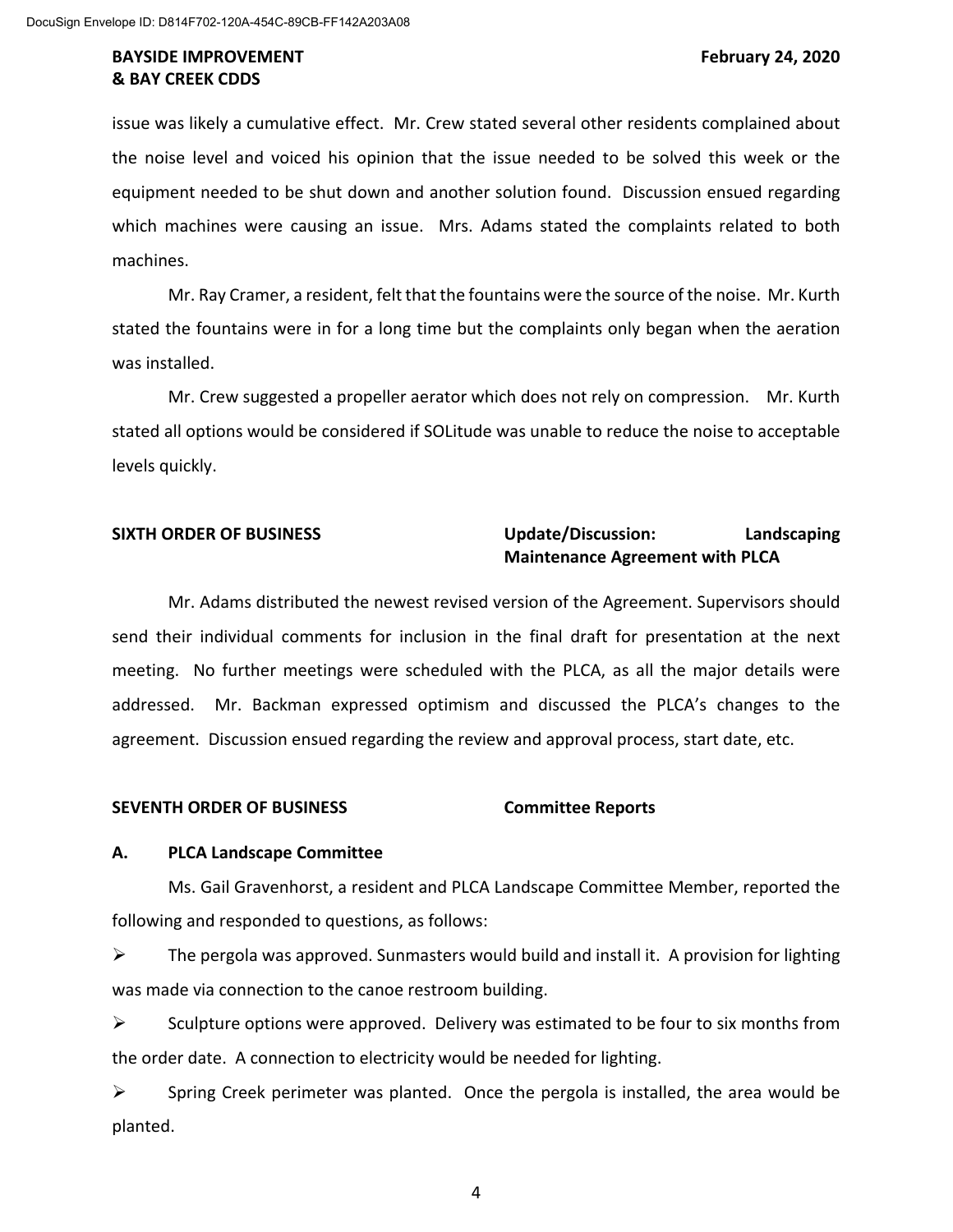$\triangleright$  The quarterly landscape maintenance review was January 20<sup>th</sup>. Needs were identified and the CDD(s) agreed to rectify the issues. After reviewing and correcting the southern portions, funding would be depleted and the CDD(s) would expect the PLCA to cover the shortfall. The center fountain area needed care and, if completed during this budget cycle, a recommendation from JRL Design Studio (JRL) would be obtained.

 $\triangleright$  Remediation of the South Gate entrance was completed.

 $\triangleright$  JRL provided suggestions for the fountain area. No actions were taken pending identification and prioritization of other needs. Estimates were forthcoming.

 $\triangleright$  Annual flowers were selected for the May planting; the same flowers were selected as last year but in different colors. Placement would be considered. Flowers would not be installed at the gatehouse, due to summer construction.

 $\triangleright$  The CDD(s) met with JRL to determine the feasibility and timing of suggested layout changes for annuals. The Flower Committee would meet with the CDD(s) again in March.

 $\triangleright$  The CDD(s) were reminded of the importance of attending the monthly Landscape Committee meetings, as it has been a positive step forward for both parties.

 $\triangleright$  An accurate list of PLCA common areas was requested, as the current map was not dependable. The Committee would provide Mr. Tom Dryden with a list of additional areas of concern. Property ownership and responsibility was a concern to the PCLA Board. Monument refreshing and landscape changes required proper identification.

Ms. McVay asked about a large patch of mulch without plantings at the southern entrance. Mr. Adams stated that area and several bare medians would be addressed this week.

 $\triangleright$  The Landscape Architect submitted redesigns to beautify the entrance.

Mrs. Adams would send Ms. Gravenhorst's presentation to all Board Members.

Mr. Backmon stated the gatehouse design plans were posted on the website. For permitting purposes, modest landscaping was submitted; however, JRL would handle landscape design at all the gates. The plan was to start the second gatehouse before completing the first so that two gatehouses would be open at all times.

Mr. Crew asked about the Bay Cedar hedge. Mr. Adams stated he was working with two homeowners to address privacy concerns. Mr. McCarthy noted concern in Bay Cedar regarding the overall condition of the buffer and screening homes from the view of Spring Creek Park. Mr.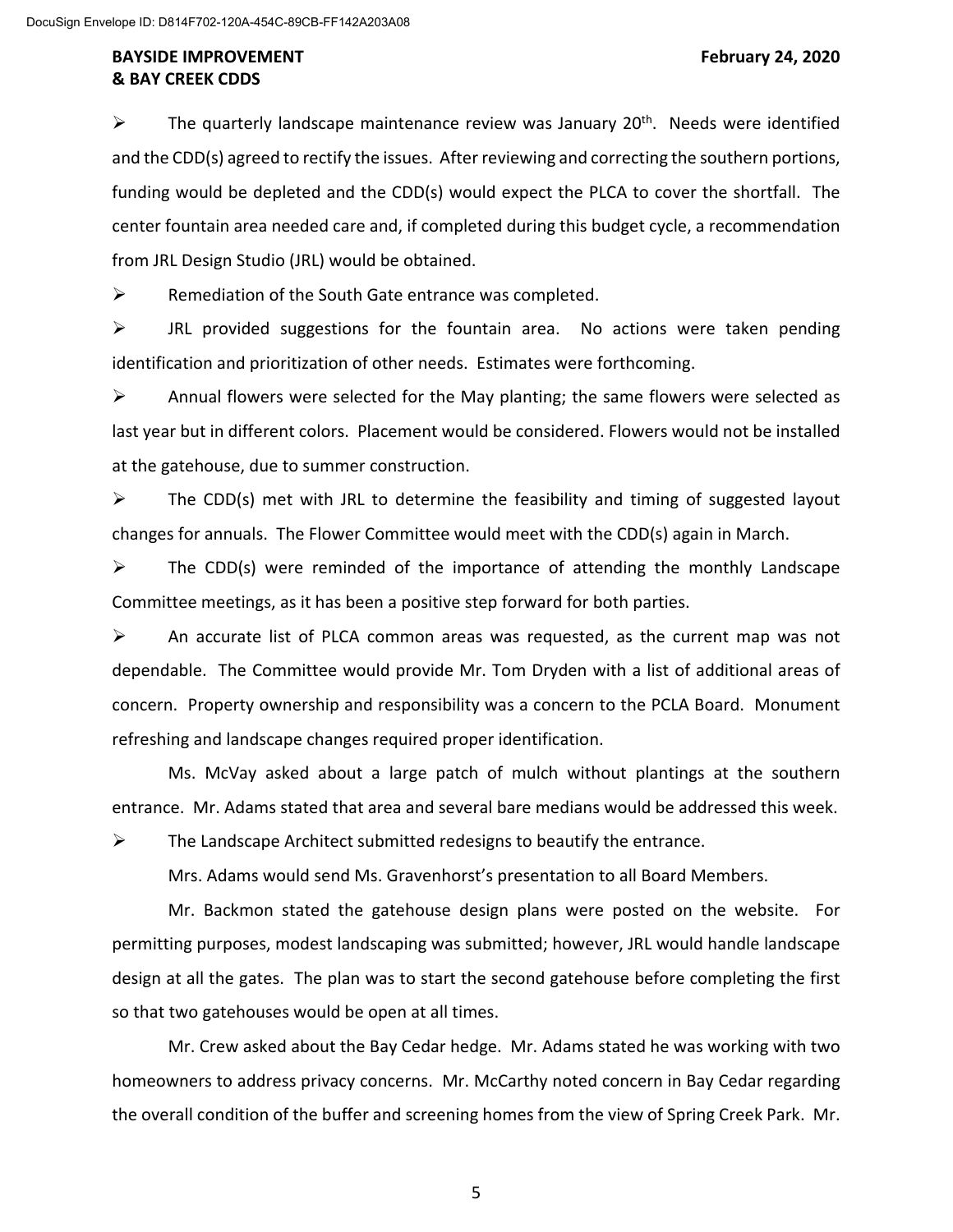Adams stated he was aware of two homeowners with concerns; he discussed the solutions, including planting clusia to replace the ficus damaged during Hurricane Irma.

Mr. Cramer asked if Ms. Gravenhorst was working with Mr. Adams on the sculpture power installation. Ms. Gravenhorst stated the low voltage installation for the pergola was not a responsibility of the CDD(s). Mr. Adams was aware of the requirements and stated the CDD(s) would manage installation of the dropdown transformer. Discussion ensued regarding installation, time frame, landscaping, renderings, etc.

### **B. Colony Landscape Committee**

Ms. Gravenhorst reported the following:

 $\triangleright$  Regular reports on CDD activities were being received.

 Monthly meetings with Management, Committee members, a Supervisor and two Foundation Board members have resulted in a much better understanding.

 $\triangleright$  The Committee would meet with the Architect for the final conceptual plans on February 28th.

 $\triangleright$  At the last meeting, it was decided that non-project related areas that needed immediate attention should be addressed; the areas were identified, and work commenced.

## **EIGHTH ORDER OF BUSINESS Update/Report: Landscape Maintenance Activities**

Mr. Adams reported the following:

 $\triangleright$  At Mr. Boyd's suggestion, COMAND topdressing was being applied to address the turf issue in The Colony; treated areas would appear dark and be monitored and photographed weekly. COMAND may be considered as an annual topdressing throughout the community.

Flowers in Phase I were generally under budget but The Colony would be over budget. The Colony Committee asked for funds budgeted for plant replacement be used to offset the shortage, as \$40,000 would not be needed for plant replacement.

 $\triangleright$  An area to the west of Addison needed to be replanted. Approximately \$6,000 of material would be delivered this week and installed next week.

Mr. Bill Nicholson asked if the budget should be adjusted. Mr. Adams stated the plant replacement and flower line items would be adjusted, going forward, as the unbudgeted holiday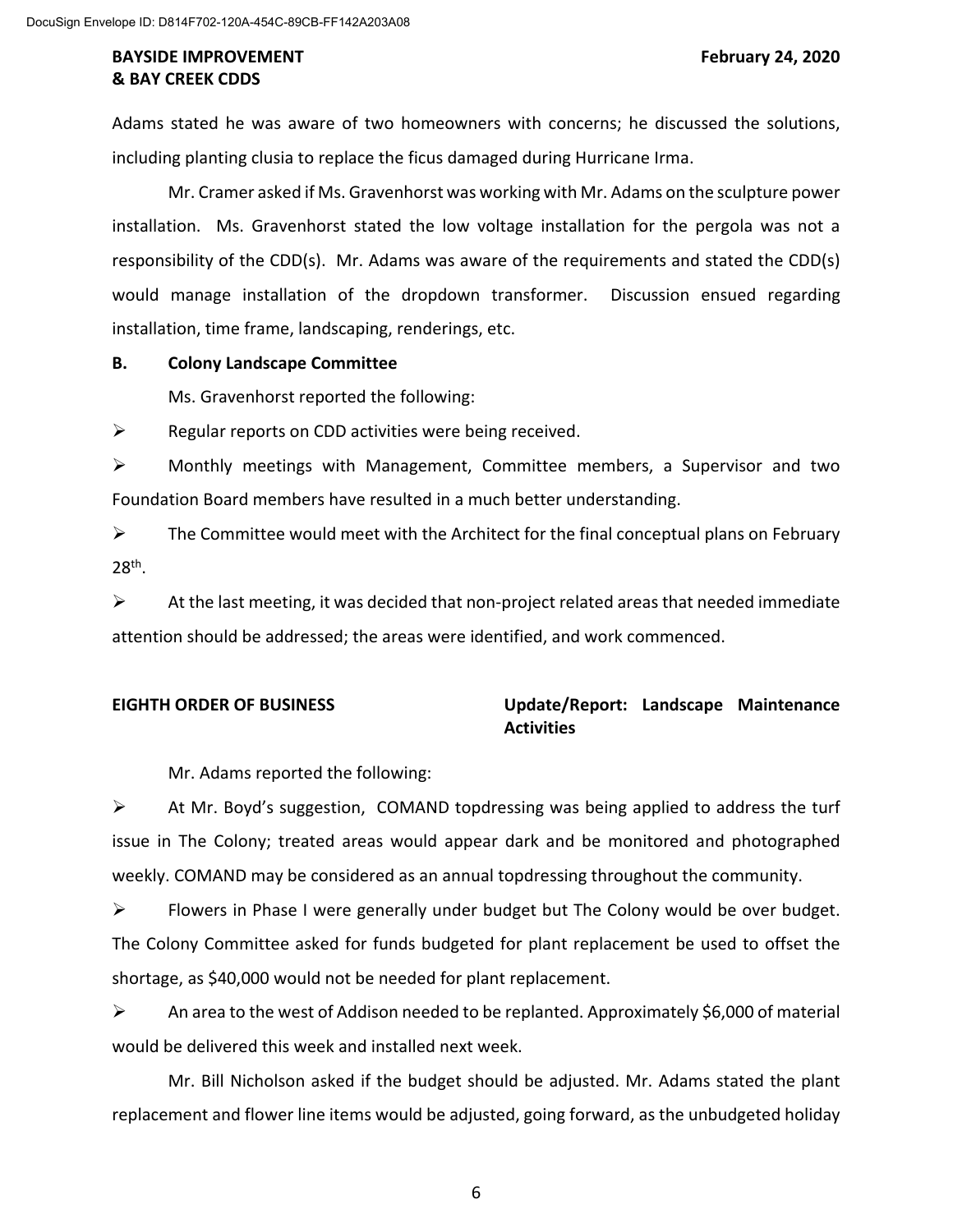poinsettias that caused the overage were very well-received. Adjusting line items, budget amendments, etc., were discussed. A budget amendment may be necessary.

Ms. McVay expressed concern about the drains filling with leaves. Mr. Adams stated the street sweeper frequency would increase from two to three days per week starting February 25th.

Mr. Adams stated he attended a meeting regarding the comprehensive landscaping plan designed by JRL, which would address all the focal areas and entrances; work would commence in the spring. Measurements would be taken for items to be taken out and added in; overall, there may not be a significant increase or reduction in the flower quantity. Discussion of the redesign ensued related to moving flowers and plants, medians, ficus, turf installation, etc.

Mr. Jim Nicholson expressed concern that the same number of plants would be installed so far from the road that they would not be visible to prospective buyers driving along US 41. Discussion ensued regarding planned landscaping improvements, adding flowers, etc.

Mr. Crew noted an oak tree with a large dead limb hanging over the sidewalk near the water fountain. Mr. Adams stated he would inform Mr. Kucera.

Ms. McVay stated she placed orange tape on light poles inside Bay Creek. Mr. Adams stated he would inform Mr. Kucera and suggested emailing Mr. Kucera directly in the future for the quickest response.

## **NINTH ORDER OF BUSINESS Continued Discussion/Update: City of Bonita Springs Storm Water Utility Fees**

Mr. Cox stated his impression from a brief telephone conversation with Mr. Rooney, the City Attorney, was that meeting would not have been productive because the City had no sense of urgency. He would initiate the process so that a mediation date could be set.

Mr. Durney stated, during discussions between the CDDs and the City, it should be kept in mind that the CDDs would no longer be able to access federal funds for repair or replacement of damaged storm water facilities. He asked whether a maintenance agreement could be negotiated between the City and the CDDs so that the City could access federal funds for repairs following a declared disaster. Discussion ensued regarding the criteria for receiving federal funding and claim denials after Hurricane Irma. Mr. Durney stated the new Federal Emergency Management Agency (FEMA) guidelines were even more restrictive toward CDDs seeking federal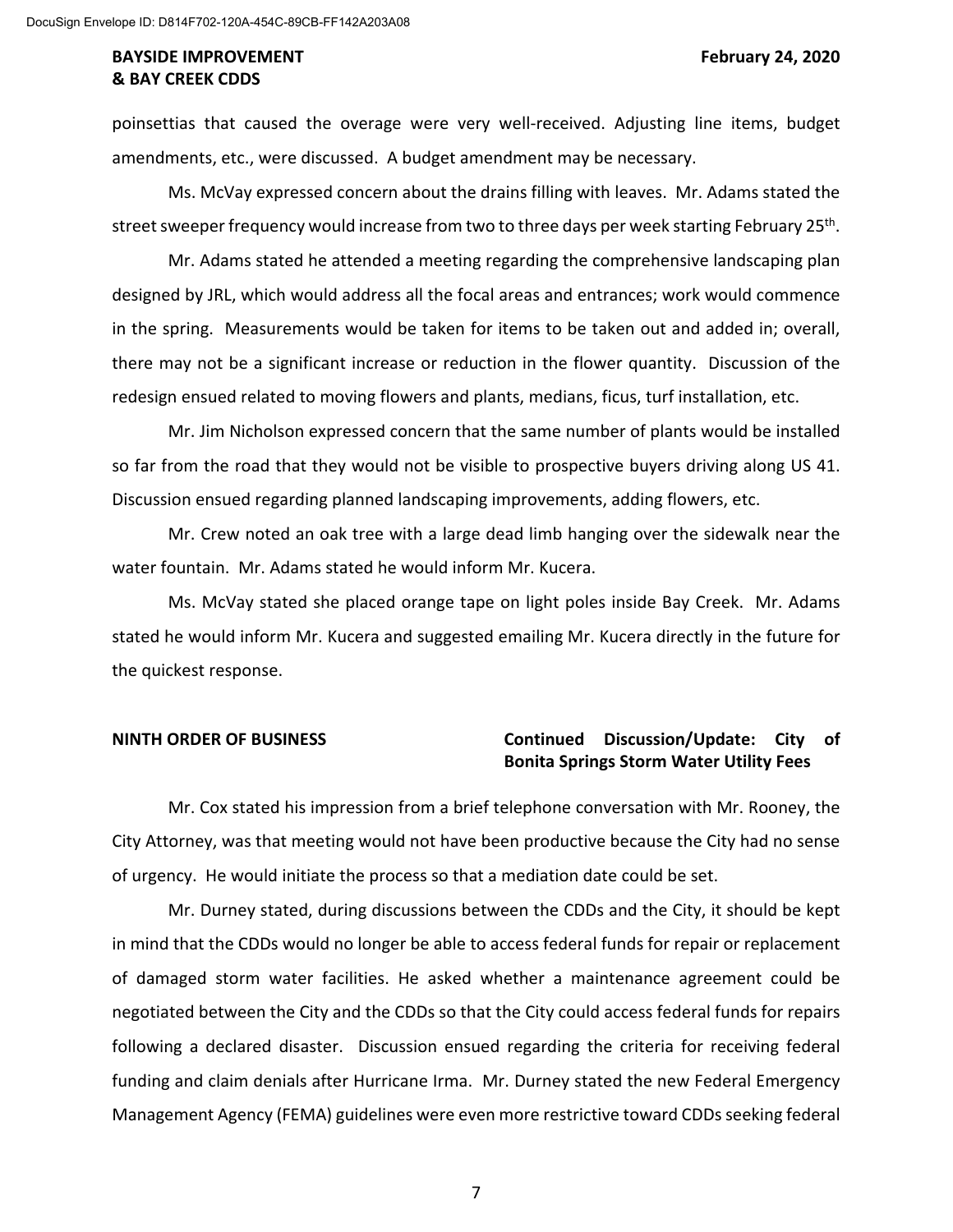funds for repairs; he felt that, without an agreement, it would be difficult to obtain reimbursement for emergency debris removal as the Districts had in the past.

Ms. McVay asked if the regulations changed since Hurricane Irma. Mr. Adams replied affirmatively and discussed the new criteria and stated, unless a means was found, the Districts may not be eligible for reimbursement of disaster recovery costs.

Mr. McCarthy felt that the CDDs' success in negotiating reduced storm water utility fees would further the argument that the Districts are providing a public service. He asked if the PLCA could obtain insurance coverage for debris removal. Mr. Adams stated it was expensive to purchase and the deductible would be so high that it was not mathematically feasible if an event occurred only once over a long period of time. As further review was needed, Mr. Adams would forward the document to Mr. Cox.

Mr. Janek asked if the CDDs cleaned up inside condominium neighborhoods during the last hurricane cleanup. Mr. Adams stated palm trees were trimmed but, in the single-family areas, only the common areas were addressed.

### **TENTH ORDER OF BUSINESS Discussion: Bay Creek Tributary**

Ms. McVay stated her neighbors were not pleased with the outcome of the work. Mr. Adams stated anything that impeded the flow of water was removed; a lot of material was removed and mangroves were pruned. Ms. McVay stated Mr. Darling complained that logs were floating in the water. She would send pictures to Mrs. Adams.

# **ELEVENTH ORDER OF BUSINESS Discussion: Replacement of Dead Plant at Southern Entrance**

This item was discussed during the Seventh Order of Business.

# **TWELFTH ORDER OF BUSINESS Discussion: Spring Creek Hurricane Debris Removal Project**

This item was discussed during the Tenth Order of Business.

#### **THIRTEENTH ORDER OF BUSINESS Irrigation Reports**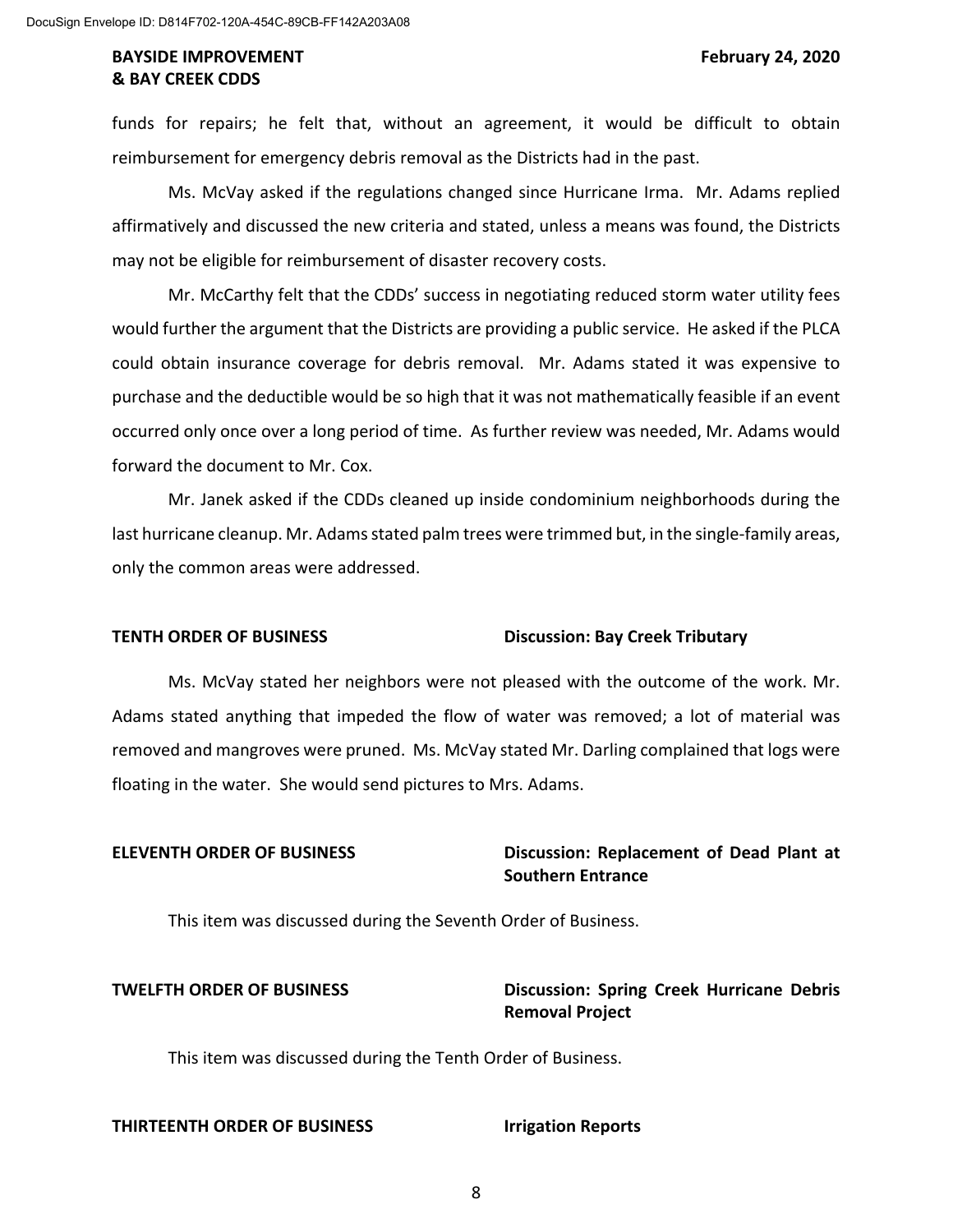## **BAYSIDE IMPROVEMENT FEBRUARY 24, 2020 & BAY CREEK CDDS**

- **A. High User**
	- **I. Bayside Improvement CDD**
	- **II. Bay Creek CDD**
- **B. Penalty Usage Summary**
	- **I. Bayside Improvement CDD**
	- **II. Bay Creek CDD**
- **C. Zero Consumption** 
	- **I. Bayside Improvement CDD**
	- **II. Bay Creek CDD**

These reports were included for informational purposes.

# **FOURTEENTH ORDER OF BUSINESS Acceptance of Unaudited Financial Statements as of January 31, 2020**

Mr. Adams presented the Unaudited Financial Statements as of January 31, 2020. "Legal notices and communications", on Page 2, would be corrected to charge the expense only to Bay Creek, as the notice pertained to a change in the rate structure for Bay Creek irrigation. During budget season, "Roadway Services- Insurance" would need to true-up.

# **FIFTEENTH ORDER OF BUSINESS Approval of January 27, 2020 Joint Regular Meeting Minutes (Both)**

Ms. McVay presented the January 27, 2020 Joint Regular Meeting Minutes. The following change was made:

Line 292: Change "Indian" to "Bonita"

**On MOTION for Bayside by Mr. McCarthy and seconded by Mr. Bill Nicholson, with all in favor, the January 27, 2020 Joint Regular Meeting Minutes, as amended and to include any other edits provided to District Management, were approved.**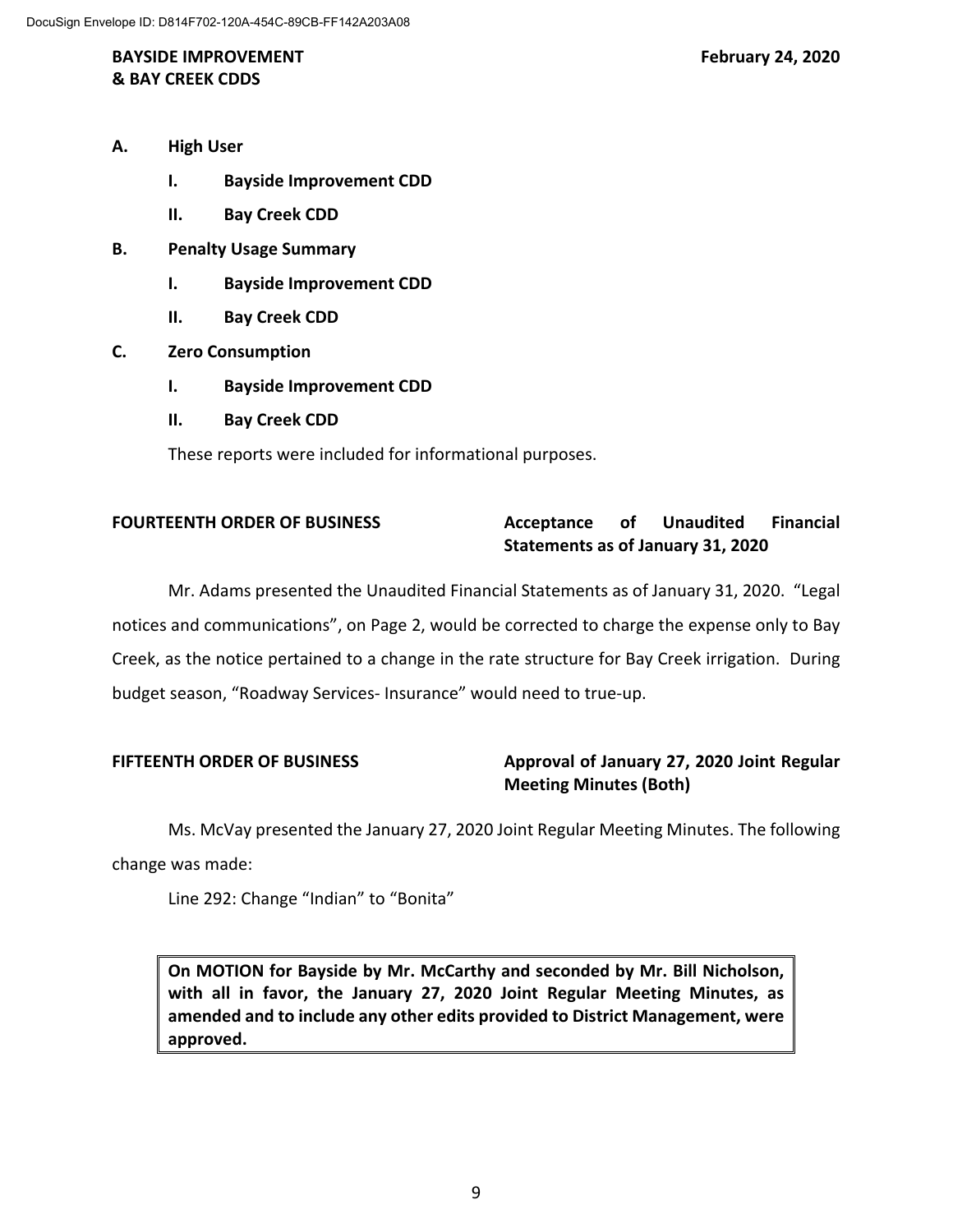**On MOTION for Bay Creek by Mr. Janek and seconded by Mr. Travers with all in favor, the January 27, 2020 Joint Regular Meeting Minutes, as amended and to include any other edits provided to District Management, were approved.**

## **SIXTEENTH ORDER OF BUSINESS Action Items (Both)**

Active/Ongoing New Items: Items 4, 5, 7, 8, 9 and 10 were completed.

Discussion ensued regarding Item 25, on the Active/Ongoing Carry Over Older Than Last Meeting list and maintenance of the gopher tortoise preserve area. Mr. Adams stated broken limbs could be removed; however, the permit does not allow for replanting.

## **SEVENTEENTH ORDER OF BUSINESS Old Business (Both)**

There being no old business the next item followed.

## **EIGHTEENTH ORDER OF BUSINESS Staff Reports (Both)**

## **A. District Counsel:** *Dan Cox, Esq.*

Mr. Cox stated he was monitoring the legislative session.

## **B. District Manager:** *Wrathell, Hunt and Associates, LLC*

Mr. Adams stated a request was received for a District representative to attend the PLCA's Annual Meeting on March 26<sup>th</sup>. Ms. McVay volunteered to attend and give an update about the CDDs.

### **I. Monthly Status Report: Field Operations**

The February 24, 2020 Monthly Status Report was included for informational purposes.

### **II. NEXT MEETING DATE: March 23, 2020 at 2:00 P.M.**

## o **QUORUM CHECK – BAYSIDE IMPROVEMENT CDD**

Supervisors Crew, McCarthy, Cramer and Bill Nicholson confirmed their attendance at the March 23, 2020 meeting.

### o **QUORUM CHECK – BAY CREEK CDD**

All Supervisors confirmed their attendance at the March 23, 2020 meeting.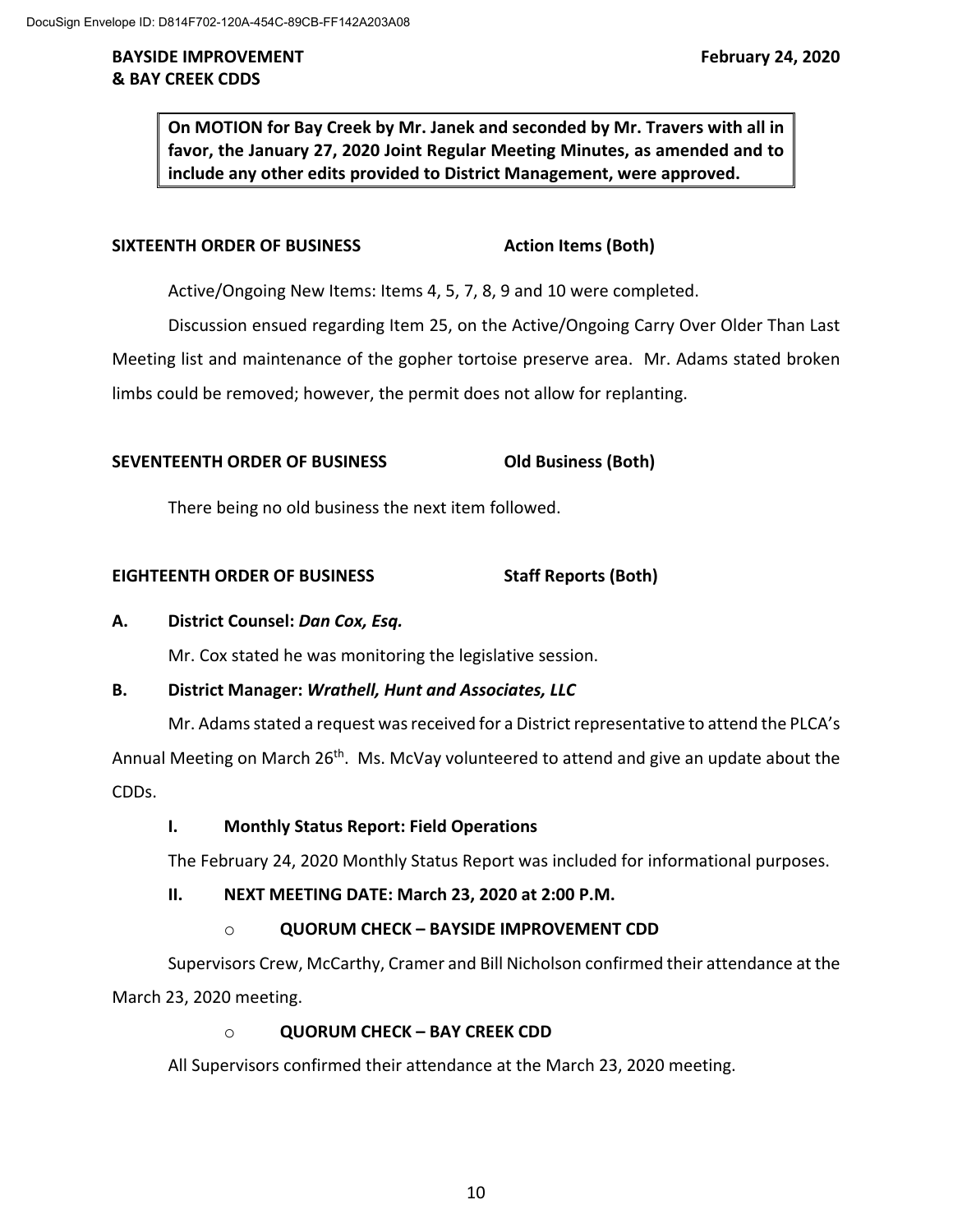#### **NINETEENTH ORDER OF BUSINESS Supervisors' Requests**

Mr. Crew asked if the end of the March meeting would be an appropriate time for him to resign. Mr. Adams responded affirmatively and stated that Mr. Crew could participate in the entire meeting and resign at the end. Discussion ensued regarding advertising the upcoming vacancy. Mr. Adams would forward a notice regarding the upcoming vacant seat and submission deadline to Mr. Backman to e-blast to Bayside residents.

Mrs. Adams stated a plaque would be ordered.

Mr. Cramer stated that London Bay would make a community presentation at Estero High School on February  $26<sup>th</sup>$  at 6:30 p.m. He felt it was important for Supervisors to attend. He expressed concern about the proposal to install three roundabouts on Coconut Road. The PLCA would hold the Butterfly Garden Grand Opening on March 20<sup>th</sup>.

Mr. Crew stated he would meet with the Southbridge Association on February  $25<sup>th</sup>$ . There were invasive plants, including Brazilian Peppers and Carrotwoods in the preserve area. As the boundaries were not clear, he would inquire about sharing the cost to have the boundaries surveyed, so that invasives could be addressed.

Ms. McVay stated her neighbors believed they do not own the property up to the creek but that the CDD owns it. Discussion ensued regarding the property. Mr. Adams identified which areas were maintained by the District.

#### **TWENTIETH ORDER OF BUSINESS Public Comments:** *Non-Agenda Items*

Ms. Charlotte McCarthy, a resident, stated Mr. Crew attended the annual meeting to discuss the task force plan and thanked him for doing a wonderful job answering many questions relating to the CDDs. A community in Fort Myers conducted a survey about improving its landscape, etc., and one of the comments was, "More landscaping of the streets are needed. Take a look at Bonita Bay or Pelican Landing." Ms. McVay thanked her for passing that comment along as it was nice for the Districts' hard work to be acknowledged.

#### **TWENTY-FIRST ORDER OF BUSINESS Adjournment**

There being nothing further to discuss, the meeting adjourned at 4:20 p.m.